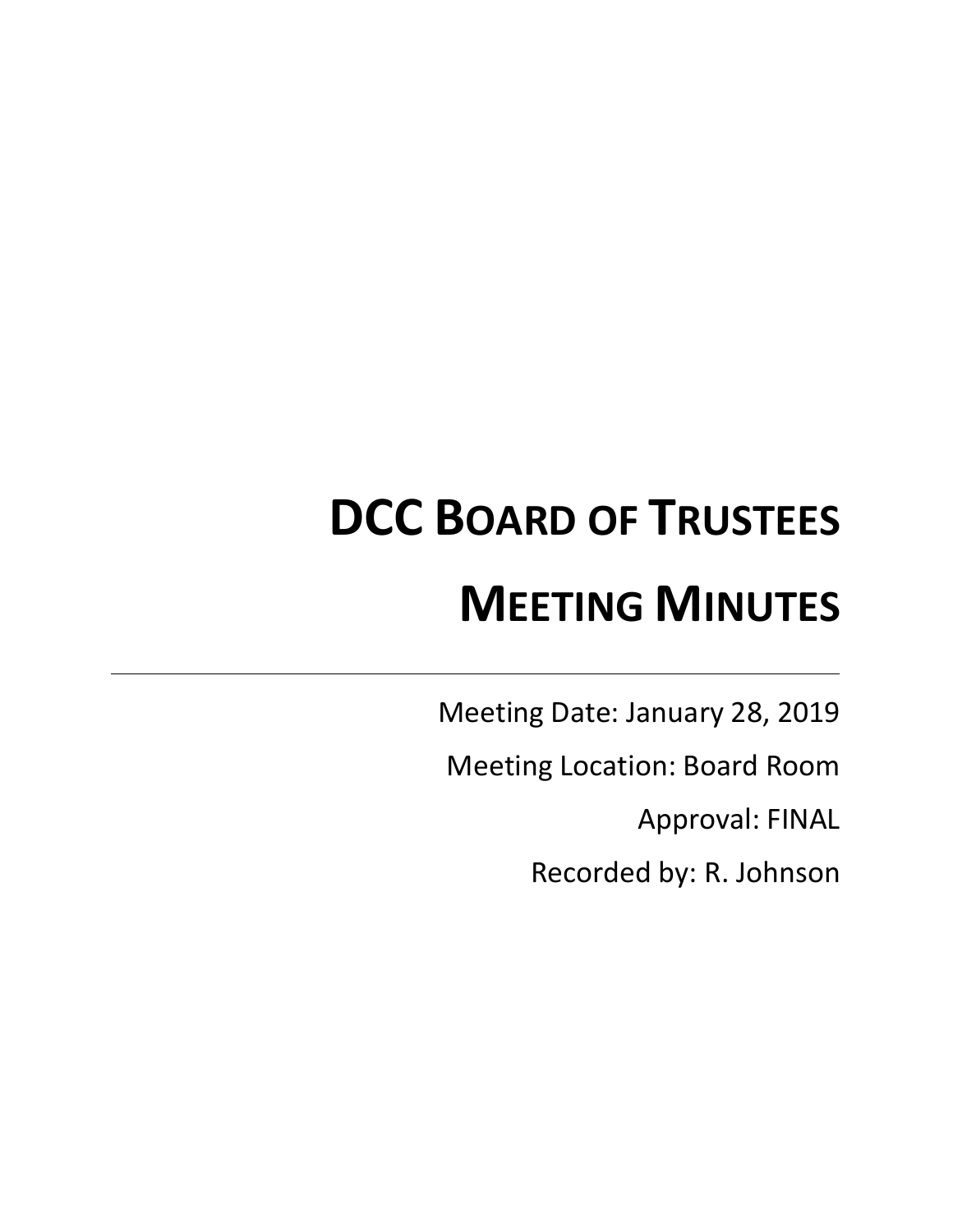Dawson Community College Board of Trustees Meeting January 28, 2019

Chad Knudson, Chairman **Darla Handran, Vice Chairman** 

# **Attendance**

| <b>Name</b>                      | <b>Title</b>              | Organization                 | <b>Present</b> |
|----------------------------------|---------------------------|------------------------------|----------------|
| Chad Knudson                     | Chairman                  | <b>DCC Board of Trustees</b> | Yes            |
| Darla Handran                    | Vice Chairman             | <b>DCC Board of Trustees</b> | Yes            |
| Cindy Larsen                     | Trustee                   | <b>DCC Board of Trustees</b> | Yes            |
| <b>Rich Rowe</b>                 | Trustee                   | <b>DCC Board of Trustees</b> | <b>No</b>      |
| <b>Bob Stanhope</b>              | Trustee                   | <b>DCC Board of Trustees</b> | Yes            |
| MaryAnn Vester                   | Trustee                   | <b>DCC Board of Trustees</b> | Yes            |
| Mike Wilondek                    | Trustee                   | <b>DCC Board of Trustees</b> | <b>No</b>      |
| Scott Mickelsen                  | President                 | Dawson Community College     | Yes            |
| Traci Masau                      | Vice President - Academic | Dawson Community College     | Yes            |
|                                  | and Student Affairs       |                              |                |
| Leslie Weldon                    | Vice President-           | Dawson Community College     | Yes            |
|                                  | Advancement and Human     |                              |                |
|                                  | <b>Resources</b>          |                              |                |
|                                  |                           |                              |                |
| <b>Community Members Present</b> |                           |                              |                |
| <b>Kelly Buck</b>                |                           | <b>DCC</b>                   |                |
| Suela Cela                       |                           | <b>DCC</b>                   |                |
| Jamie Ausk Crisafulli            |                           | Ranger Review                |                |
| Holly Dershem-Bruce              |                           | <b>GFT</b>                   |                |
| Carol Fifield                    |                           | <b>DCC</b>                   |                |
| Dennis Harp                      |                           | <b>DC Foundation</b>         |                |
| Jennifer King                    |                           | <b>DCC</b>                   |                |

\_\_\_\_\_\_\_\_\_\_\_\_\_\_\_\_\_\_\_\_\_\_\_\_\_\_\_\_\_\_\_\_\_\_ \_\_\_\_\_\_\_\_\_\_\_\_\_\_\_\_\_\_\_\_\_\_\_\_\_\_\_\_\_\_\_\_\_\_\_\_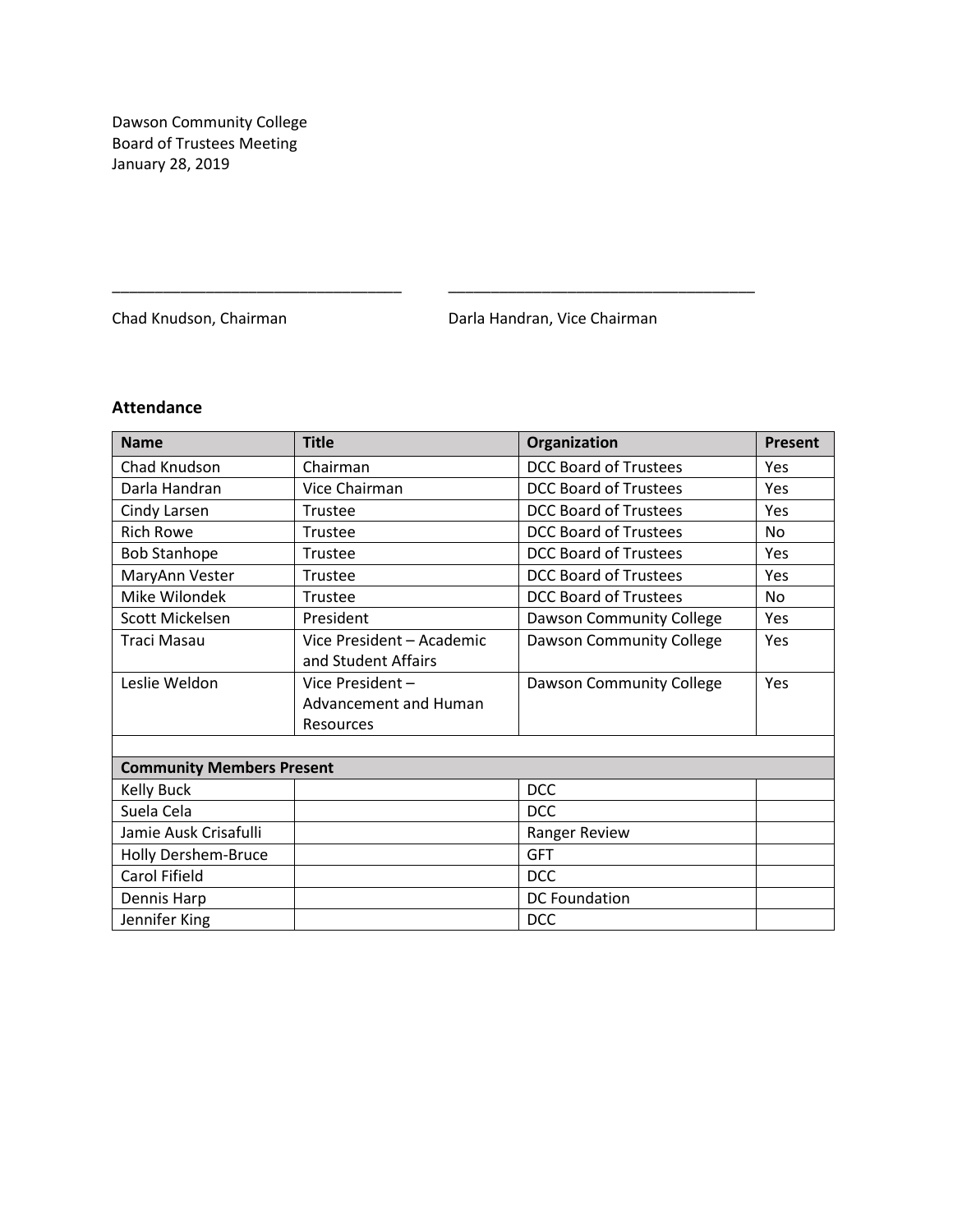**Dawson Community College Board of Trustees Minutes of the Regular Board Meeting DCC Board Room Monday, January 28, 2019 – 5:30 p.m. Recorded by Randi Johnson**

# **The meeting was called to order by Chairman Knudson at 5:30 p.m.**

# **Correspondence**

A letter was received from V. Hammill, Chief Legal Counsel of the Office of the Commissioner of Higher Education, regarding an anonymous complaint alleging a conflict of interest. The issue was referred to the HR Committee.

A letter was received from H. Dershem-Bruce, GFT Local 3402, stating GFT would like to open negotiations to the current Master Agreement.

#### **Minutes**

- Trustees Stanhope/Vester moved/seconded to approve the minutes of the meeting held December 17, 2018. There was no discussion.
	- o **Motion carried unanimously.**

#### **Reports**

# President

The President stated his report stands as submitted. President Mickelsen's response to the anonymous complaint was attached to his report. He informed the Board of recent meetings in Helena regarding the funding formula. He noted that headcount increased three percent. He listed several upcoming events including the Rodeo fundraiser and the Athletic Hall of Fame weekend. The strategic plan was reviewed.

#### Finance Committee

Minutes of the last meeting were reviewed. Discussion followed. Trustee Handran stated that vehicle bids were opened and reviewed and that the Committee will discuss its recommendation later in the meeting.

Chairman Knudson stated that in the past, the Board received periodic information which illustrated the general fund budget v. actual revenues and expenditures. He requested this information be provided at the next Board meeting.

The vouchers list was reviewed.

#### HR Committee

Minutes of the last meeting as well as the HR Report were reviewed. Discussion followed.

Chairman Knudson called for public comment. Trustee Vester welcomed Ms. Fifield to DCC.